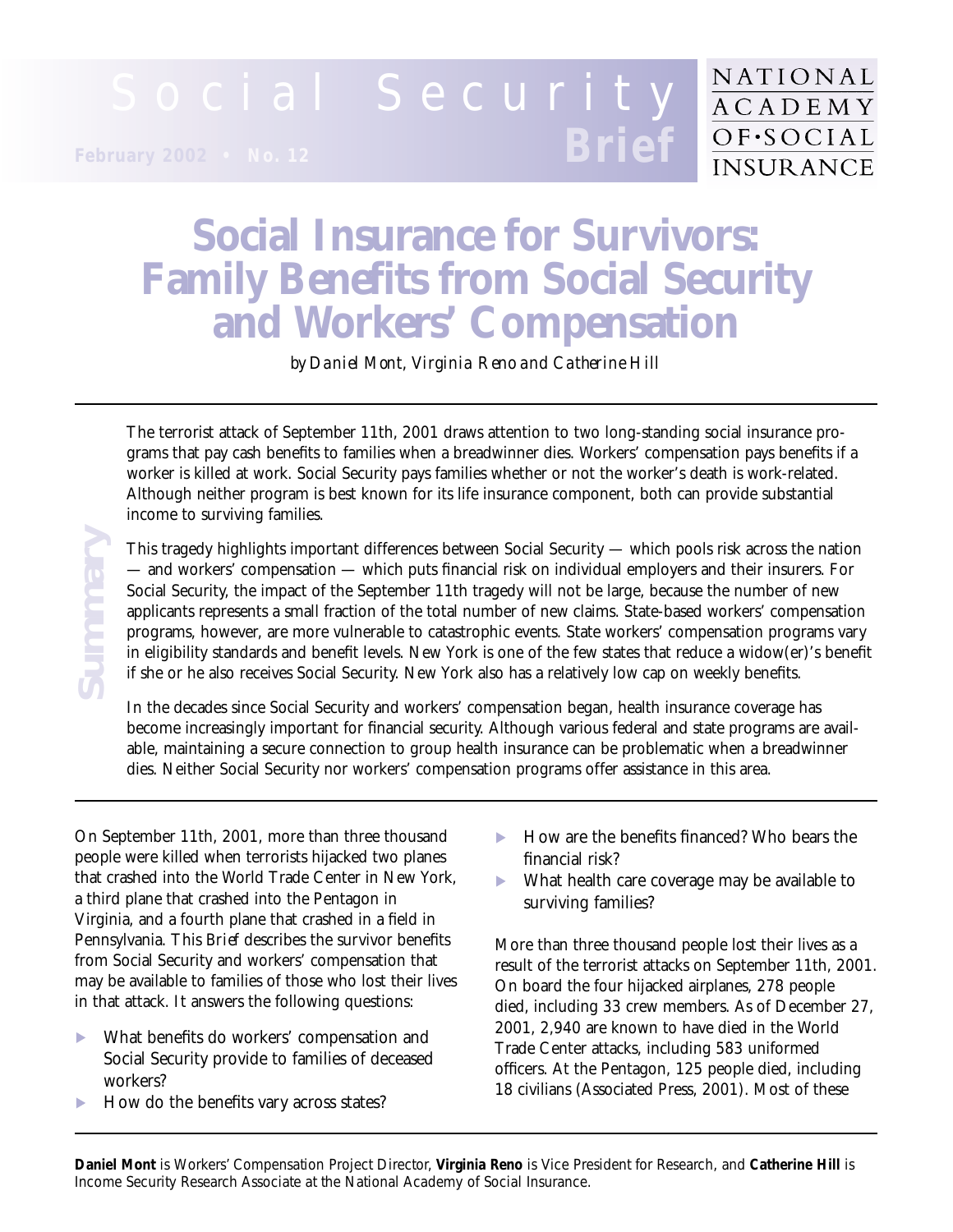people were workers, and many were supporting family members. Workers' compensation and Social Security provide a substantial source of income for surviving families.

#### **Workers' Compensation Survivor Benefits**

Workers' compensation provides wage replacement benefits and pays for medical care for workers injured on the job or who become ill due to job-related causes. It also pays survivor benefits to families of workers who die due to work-related events or illnesses. Workers' compensation programs are enacted by state laws with no federal requirements or guidelines. The benefits are financed by employers. Federal civilian employees are covered by a separate program under the Federal Employees' Compensation Act.

Typically, survivor benefits are a small part of workers' compensation. Most workers' compensation cases involve workplace injuries of short duration. In recent years, 76 percent of cases involved only medical benefits because the injured worker did not miss enough work to receive cash benefits. There is a waiting period of three to seven days before state workers' compensation cash benefits are paid to replace lost earnings. Of the 24 percent of cases in which cash benefits were paid, fewer than one percent involved the death of a worker in 1995-1997 (National Council of Compensation Insurance, 2000).

In 1999, 1.7 million work-related injuries or illnesses resulted in workers missing at least a day of work. In addition, 6,023 workers were killed on the job (U.S. Department of Labor, 2000). For the year 2001, the number of deaths at work will be higher because many of the people killed in the terrorist attacks were at work.

Worker's compensation programs differ from state to state. This *Brief* focuses on the states where the plane crashes occurred (New York, Virginia and Pennsylvania), adjacent jurisdictions, (New Jersey, Connecticut, the District of Columbia, and Maryland), and states where the hijacked flights originated or were scheduled to land (Massachusetts, California, New Jersey and Virginia).

#### **Who is eligible for workers' compensation survivor benefits?**

Workers' compensation programs generally pay benefits when a worker dies of work-related causes only if there is a surviving dependent. In all states a surviving spouse and children under age 18 are eligible. Rules for children over age 18 differ across states. In the District of Columbia, Maryland, New York, Virginia, Pennsylvania, and Connecticut, for example, a child age 18-22 remains eligible as a dependent if he or she is a full-time student. In New Jersey, however, children age 18 or older who are full-time students do not qualify, while in Massachusetts dependent children who are full-time students qualify regardless of age. In most states, including those examined in this brief, an adult child who is disabled since childhood is eligible as a dependent. In some states, under certain conditions surviving parents and other family members can be eligible for benefits.

In the federal employee program, eligible dependents include: a spouse; a former spouse if a qualifying order is on file at the U.S. Office of Personnel Management; an unmarried child under age 18, or ages 18 to 22 and attending an accredited educational institution full-time, or a disabled dependent child, regardless of age, if the disability occurred before age 18.

#### **How much does workers' compensation pay?**

In general, workers' compensation benefits are paid weekly, with the amount set as a percentage of the deceased worker's pre-injury wage. The replacement rate — that is, the benefits paid as a percent of the worker's prior earnings — is subject to a maximum weekly dollar amount. Some states replace a higher percentage of wages if more than one family member is eligible (Table 1).

**Replacement rates and dollar maximums.** In most jurisdictions examined here, the workers' compensation replacement rate for a widowed spouse with one or more eligible children would be  $66\frac{2}{3}$ percent of the deceased worker's prior earnings. The replacement rate for such families is somewhat higher in New Jersey (up to 70 percent) and in Connecticut (75 percent).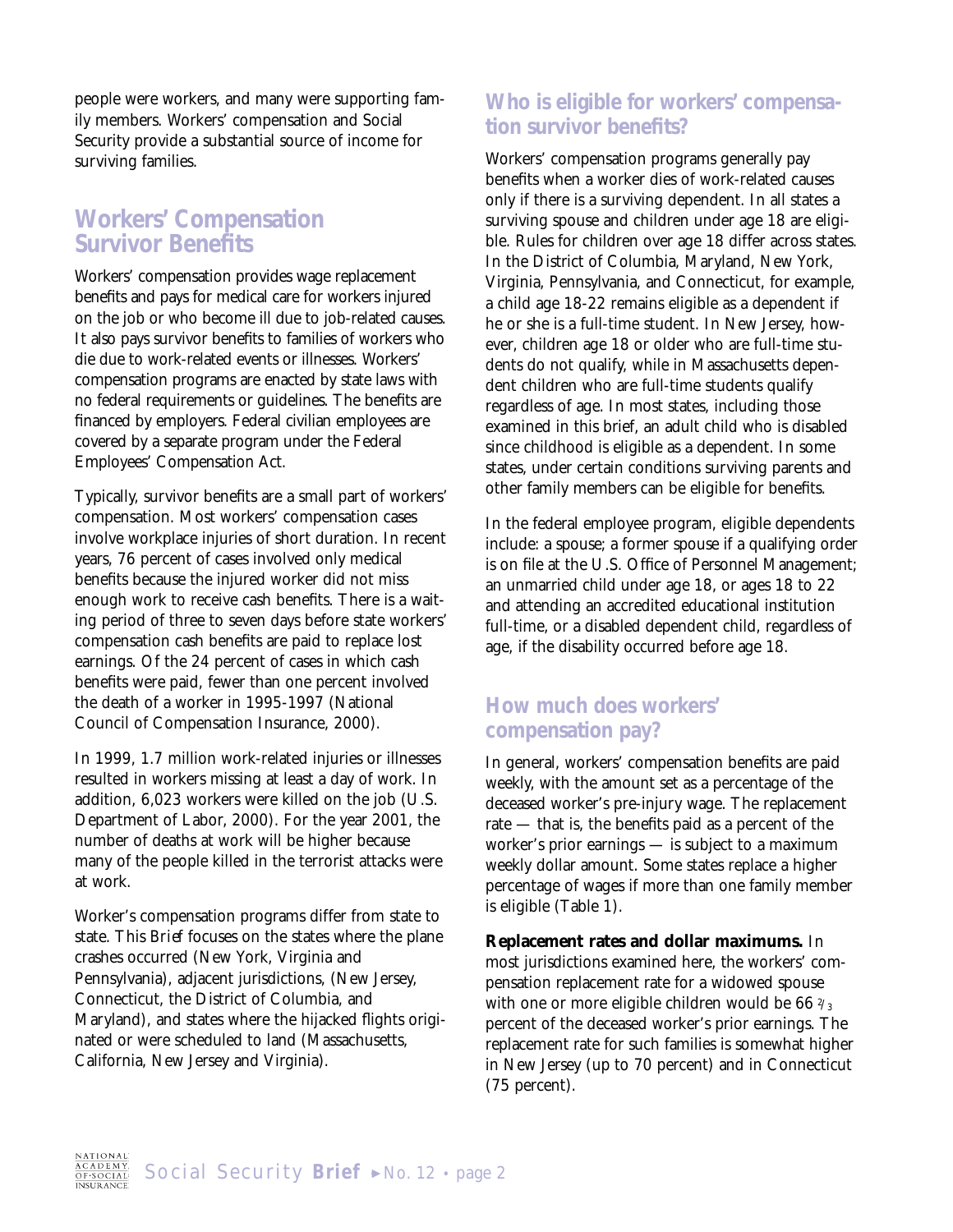| Table 1. Workers' Compensation Death Benefit Rules                                   |                 |                                                  |                 |                                                                         |  |  |
|--------------------------------------------------------------------------------------|-----------------|--------------------------------------------------|-----------------|-------------------------------------------------------------------------|--|--|
| Selected Jurisdictions, 2001                                                         |                 |                                                  |                 |                                                                         |  |  |
|                                                                                      |                 | Percentage of Employee's Wage                    | Weekly Maximum  |                                                                         |  |  |
| Jurisdiction                                                                         | For spouse only | For spouse and children                          | Amount (%)*     | Lifetime Benefit Limit                                                  |  |  |
| California                                                                           | 66 2/3          | 66 2/3                                           | \$490 (66 2/3%) | \$145,000, or \$160,000 for<br>3 or more dependents                     |  |  |
| Connecticut                                                                          | 75              | 75                                               | \$838 (100%)    | None                                                                    |  |  |
| District of Columbia                                                                 | 60              | 66 2/3                                           | \$948 (100%)    | None                                                                    |  |  |
| Maryland                                                                             | 66 2/3          | 66 2/3                                           | \$668 (100%)    | None                                                                    |  |  |
| <b>Massachusetts</b>                                                                 | 66 2/3          | 66 2/3                                           | \$830.89 (100%) | 250 times the state<br>average weekly wage<br>at the time of the injury |  |  |
| New Jersey                                                                           | 50              | $50 + 5$ for each child<br>up to a maximum of 70 | \$591 (75%)     | None                                                                    |  |  |
| New York                                                                             | 66 2/3          | 66 2/3                                           | \$400           | None                                                                    |  |  |
| Pennsylvania                                                                         | 51              | 66 2/3                                           | \$644 (100%)    | None                                                                    |  |  |
| Virginia                                                                             | 66 2/3          | 66 2/3                                           | \$606 (100%)    | 500 weeks                                                               |  |  |
| Federal civilian<br>employees                                                        | 50              | $45 + 15$ for each child<br>up to 75             | \$1,494.56      | None                                                                    |  |  |
| * Percent of state average weekly wage used to determine the maximum weekly payment. |                 |                                                  |                 |                                                                         |  |  |

Source: U.S. Chamber of Commerce, 2000, and U.S. Department of Labor, 2001a.

The maximum weekly benefit limits the amount that workers' compensation actually pays to families of middle and upper income workers. In New York benefits are capped at \$400 a week, which means that family benefits are limited to \$20,800 a year if the worker earned more than \$31,200 a year. In New Jersey, the cap of \$591 a week would limit annual benefits for a widowed spouse and children to \$30,732 if the deceased worker earned more than \$43,900. The cap in Connecticut would limit survivor benefits to \$43,575 if the deceased worker had earned more than \$58,100.

In the program for federal employees, benefits replace 50 percent of lost earnings if only a widowed spouse is eligible. The replacement rate is 60 percent for a widowed spouse and one child and 75 percent for a widowed spouse and two or more children. The

benefit cap is \$1,494 per week (\$77,717 a year). The cap would limit benefits for a spouse and two children if the worker had earned more than \$103,700.

Table 2 illustrates benefits and replacement rates for a widowed spouse and two or more children in selected states after the caps are applied. Benefits for families of a worker with modest earnings (\$24,000 a year) are very similar across states, ranging from \$16,000 to \$18,000 a year. For families of a worker earning \$90,000 a year, benefits vary widely: from \$20,800 in New York to about \$43,200 in Massachusetts and Connecticut, up to \$67,500 in the federal employee program.

The value of workers compensation benefits relative to earnings varies depending on tax liabilities and non-wage compensation. Workers' compensation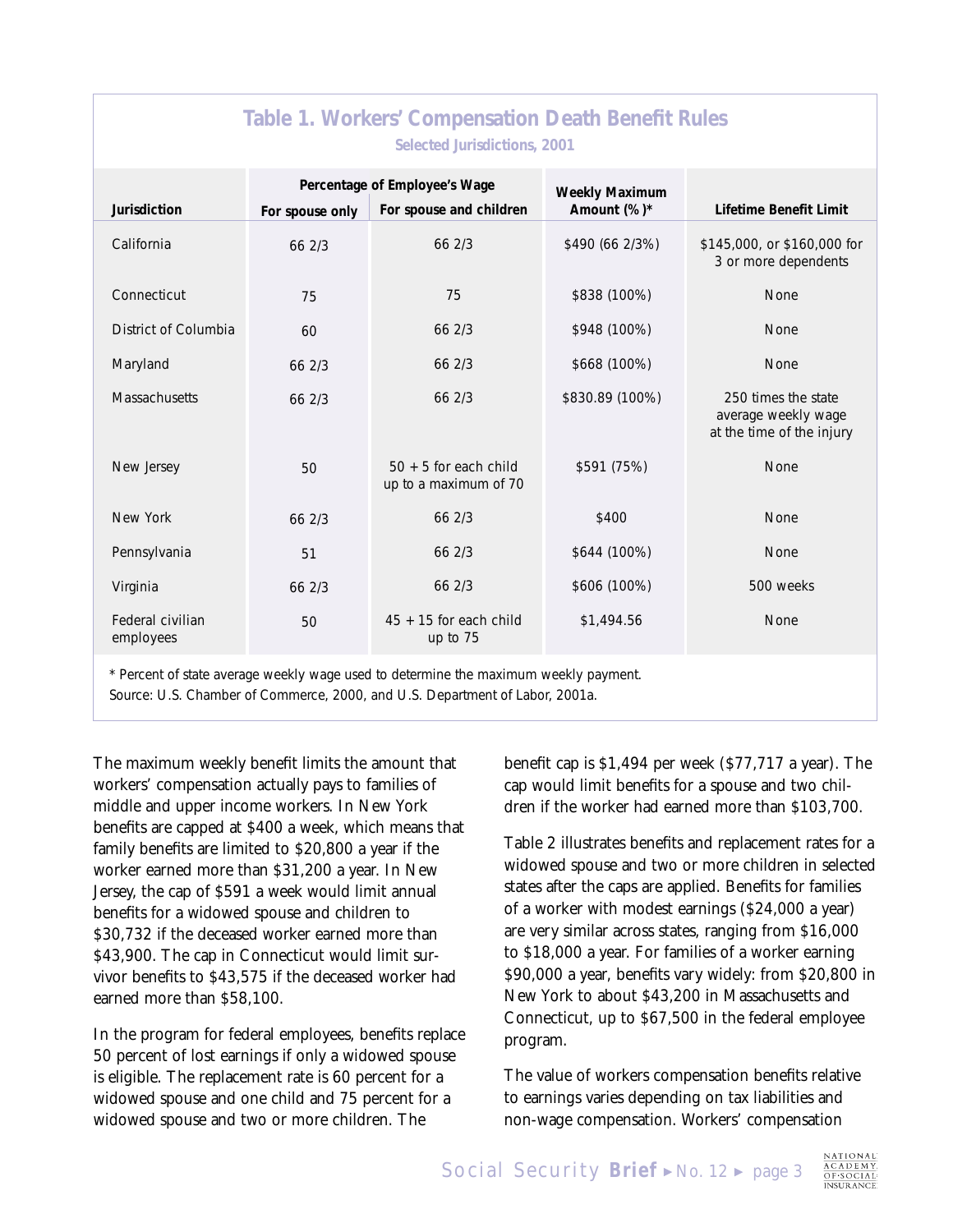| Table 2. Workers' Compensation Survivor Benefits for a Widowed<br>Spouse and Two Children, by Deceased Worker's Prior Earnings<br>Selected Jurisdictions, 2001 Annual Benefits |                                    |                |                |  |  |  |
|--------------------------------------------------------------------------------------------------------------------------------------------------------------------------------|------------------------------------|----------------|----------------|--|--|--|
|                                                                                                                                                                                | Deceased Worker's Annual Earnings  |                |                |  |  |  |
|                                                                                                                                                                                | \$24,000                           | \$48,000       | \$90,000       |  |  |  |
| Jurisdiction                                                                                                                                                                   | Family Benefit (replacement rates) |                |                |  |  |  |
| California                                                                                                                                                                     | \$16,000 (67%)                     | \$25,480 (53%) | \$25,480 (28%) |  |  |  |
| Connecticut                                                                                                                                                                    | 18,000 (75%)                       | 36,000 (75%)   | 43,576 (48%)   |  |  |  |
| District of Columbia                                                                                                                                                           | 16,000 (67%)                       | 32,000 (67%)   | 49,296 (55%)   |  |  |  |
| Maryland                                                                                                                                                                       | 16,000 (67%)                       | 32,000 (67%)   | 32,736 (39%)   |  |  |  |
| <b>Massachusetts</b>                                                                                                                                                           | 16,000 (67%)                       | 32,000 (67%)   | 43,206 (48%)   |  |  |  |
| New Jersey                                                                                                                                                                     | 16,800 (70%)                       | 30,732 (64%)   | 30,732 (34%)   |  |  |  |
| New York                                                                                                                                                                       | 16,000 (67%)                       | 20,800 (43%)   | 20,800 (23%)   |  |  |  |
| Pennsylvania                                                                                                                                                                   | 16,000 (67 %)                      | 32,000 (67%)   | 33,488 (37%)   |  |  |  |
| Virginia                                                                                                                                                                       | 16,000 (67%)                       | 31,512 (66%)   | 31,512 (35%)   |  |  |  |
| Federal civilian employees                                                                                                                                                     | 18,000 (67%)                       | 36,000 (75%)   | 67,500 (75%)   |  |  |  |

Source: Authors' calculations based on U.S. Chamber of Commerce, 2000, and U.S. Department of Labor, 2001b.

benefits are not taxable. Therefore, when benefits are compared to earnings after taxes are deducted, replacement rates are actually higher. In 1997, the effective federal tax rate on income was about 26 percent on average (Congressional Budget Office, 2001). On the other hand, workers' compensation benefits do not replace employee compensation other than wages, such as employer contributions for health insurance and pensions. As of March 2001, about 27 percent of employee compensation was non-wage, employer-financed benefits (US Department of Labor, 2001a).

**Annual adjustments.** In most jurisdictions, the caps on workers' compensation benefits are adjusted each year to keep pace with the increase in average weekly wages. This is not true in New York, where the maximum weekly benefit has remained \$400 since July 1, 1992 (Patton, 2001). When states do adjust the cap on maximum benefits, the new higher cap generally applies only to new cases.

The federal employee program adjusts workers' compensation survivor benefits each year to keep pace

with the cost of living, as measured by the consumer price index. This is not done in most state programs. Benefits for survivors typically do not keep pace with rising prices (or prevailing wage levels) after the family starts receiving benefits. Nine jurisdictions, however, do make some adjustments for inflation. They include Connecticut, the District of Columbia, Massachusetts, and Virginia.

When benefits do not keep pace with inflation, their purchasing power can erode substantially over time. For example, with four percent annual inflation, the purchasing power of an unadjusted benefit would fall by 32 percent after ten years and by 54 percent after 20 years.

**Duration of workers' compensation survivor benefits.** Workers' compensation survivor benefits are paid to children until they reach the age at which they are no longer eligible — age 18, or later, if the state pays benefits to students. Benefits for disabled adult children and widowed spouses generally continue for life, or until they marry. In some states, a widowed spouse who remarries can receive a lump sum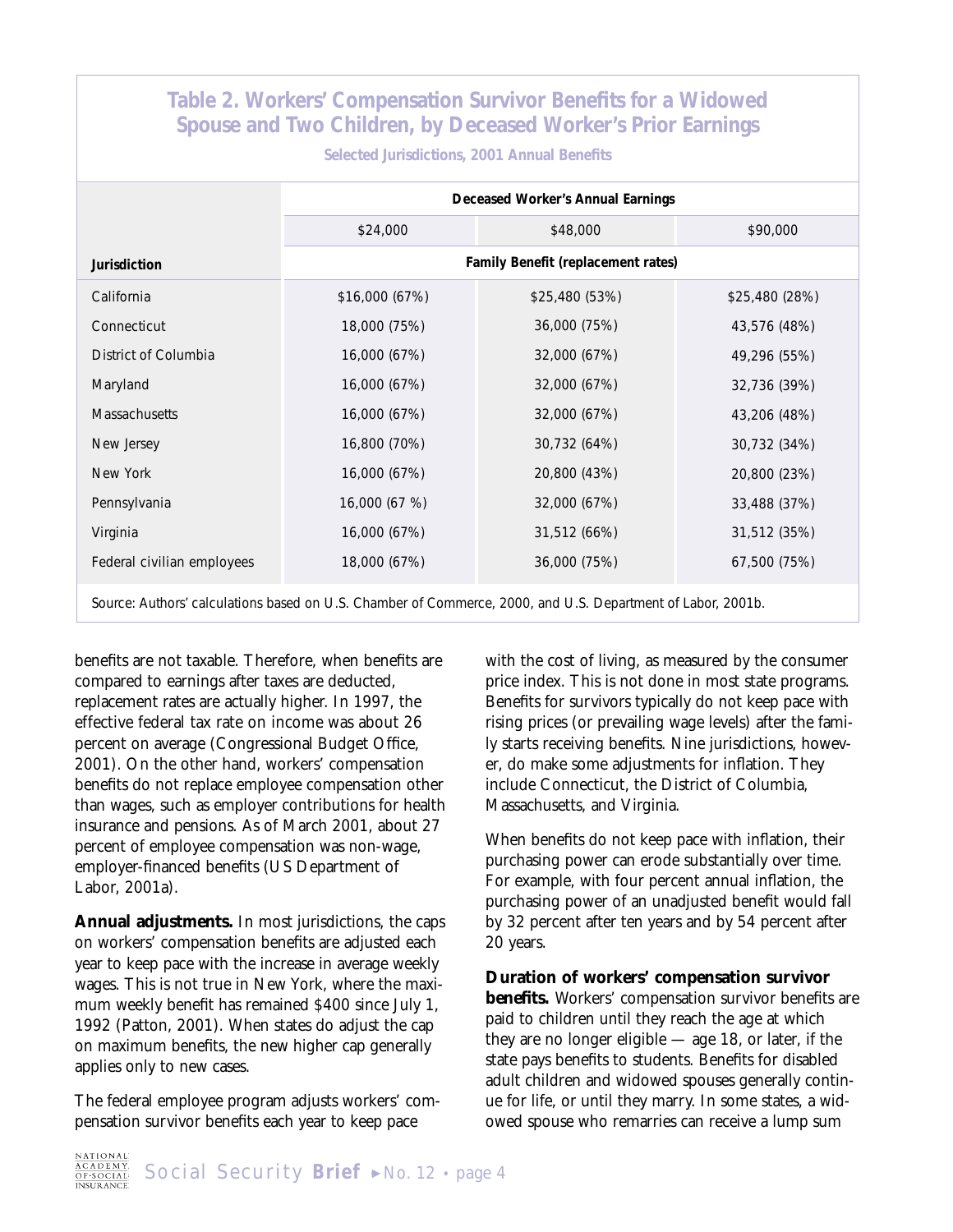payment. In the District of Columbia, Maryland, New Jersey, New York, and Pennsylvania, the lump sum is equal to two years' worth of benefits.<sup>1</sup> In the federal employee program, benefits end if the widowed spouse remarries before age 55, but do not end if he or she remarries later.

Some jurisdictions place a lifetime limit on the amount of workers' compensation benefits paid or place a limit on the number of weeks that benefits are paid. Virginia, for example, limits dependents to 500 weeks of benefits. California limits lifetime benefits to \$145,000 if only one surviving dependent is eligible; with three or more dependents, the cap is \$160,000. In Massachusetts, lifetime benefits are capped at 250 times the state's average weekly wage, or about \$207,700 in 2001. The Massachusetts cap is increased with the cost of living after benefits are awarded.

#### **Which state's workers' compensation rules apply?**

In some cases survivors have a choice about which state's rules will be used to decide their workers' compensation claim. In 1976, the Council of State Governments adopted a model state workers' compensation law that would enable injured workers or their survivors to file for benefits in a state if one of three conditions were met. This model law is based on recommendations of the National Commission on State Workmen's Compensation Laws in 1972. The model law allows claims in a state where: (a) the injury or death occurred, (b) the employment was principally localized, or (c) the employee was hired. Most states provide this choice.

Of the three states where deaths occurred on September 11th, New York and Virginia follow the recommendations of the National Commission. In Pennsylvania, survivors can file a claim if the worker was hired in that state, or if the death occurred while the worker was operating out of an employer's location in that state. The location, however, does not have to be the worker's principal location. For example, if a worker usually worked three days in New Jersey and two days in Pennsylvania, but died from work-related causes in Pennsylvania, he or she could file for benefits in either state.

Surviving dependents of a person who died on the job in New York or Virginia in the September 11th attacks could apply for benefits in the state of the deceased workers' principle place of employment or in the state where the worker died. If surviving families understood their options, one would expect them to apply in the state that offered the best benefits for their situation. Although surviving families could apply for benefits in more than one state, they receive benefits based on one state's laws. A family might choose to apply in more than one state if the jurisdictional issues were unclear and they wanted to prevent a delay in receiving benefits.

Determining which state's rules would be better for a given family can be complex. For example, while New York has a lower cap on weekly benefits, it does not impose a lifetime limit on benefits like California and Massachusetts do. As another example, while benefits in New Jersey are generally higher than in New York, the fact that New Jersey does not pay benefits to students over age 18 could make New York a better choice in some family situations.

Regardless of which state's rules apply, the deceased worker's employer (or its insurer) is responsible for paying the family's claim. It is standard for workers' compensation insurance policies to have multi-state riders which guarantee paying benefits awarded by any state's workers' compensation program.

# **Social Security Survivor Benefits**

When a worker dies, members of his or her family are eligible for Social Security benefits if the worker had worked long enough in jobs covered by Social Security. Almost all jobs (96 percent) are covered by Social Security.2 Nobody needs more than ten years of covered work to provide survivor protection to his or her family. Younger workers have family protection if they have worked at least onefourth of the period since age 21. Workers who do not meet these tests would still have life insurance protection for their families if they worked in covered employment for at least six calendar quarters in the 13 quarters before they died. The value of Social Security life insurance for a young worker with two children with average earnings in 2001 has been estimated to have a net present value of \$403,000 (Office of the Actuary, Social Security Administration 2001).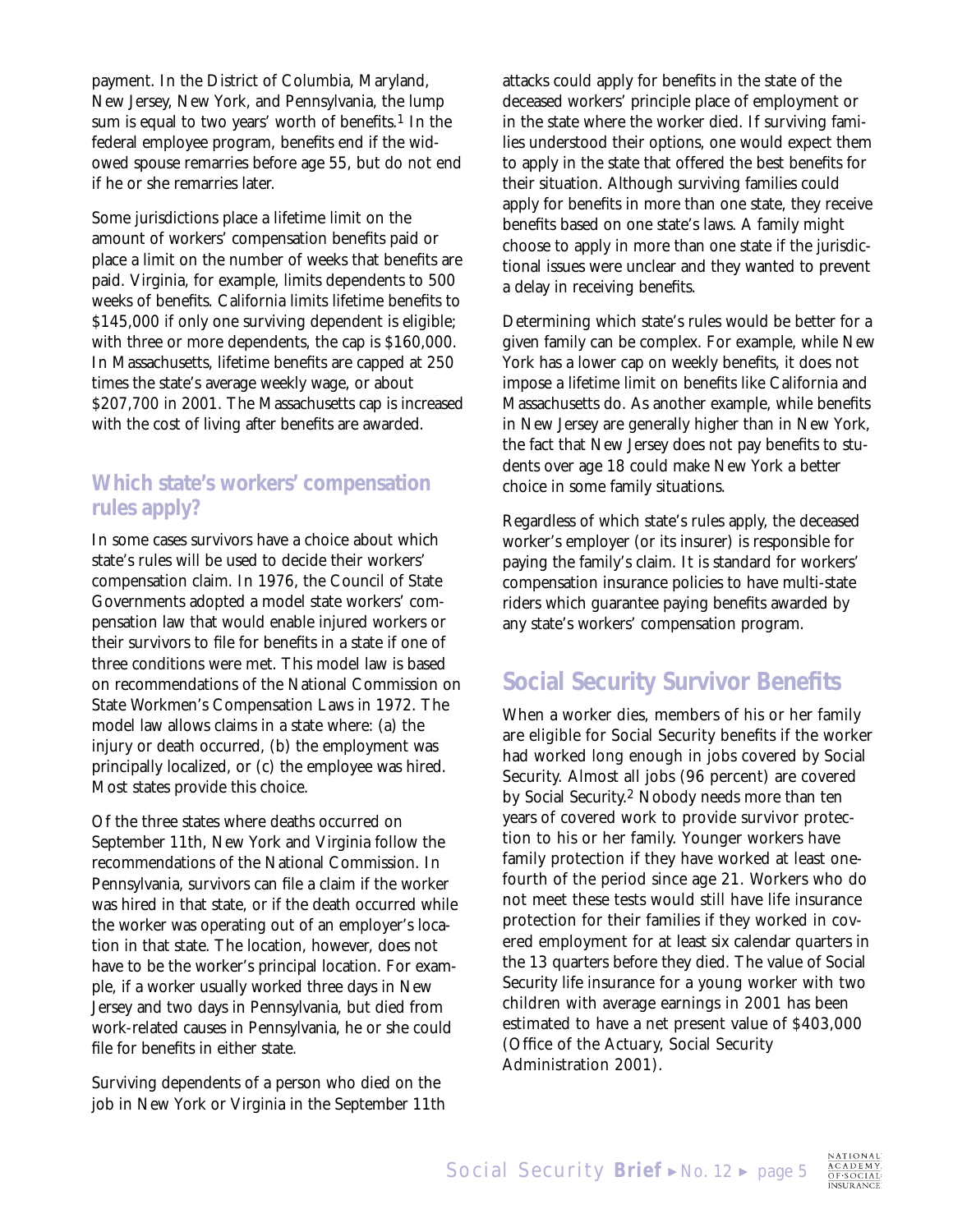#### **Who is eligible for survivor benefits?**

Social Security survivor benefits are paid to:

- $\blacktriangleright$  Dependent child(ren) of the deceased worker, which includes unmarried children under age 18, or under age 19 if a full-time high school student, and adult children disabled before age 22;
- A widowed spouse age 60 or older, (or age 50 or older and disabled);
- A widowed spouse of any age who is caring for an eligible child under age 16 or a disabled adult child; and
- Elderly dependent parents of the deceased worker.3

Dependent children of a former marriage are eligible, as is the ex-spouse caring for an eligible child under age 16 or a disabled adult child. A divorced spouse whose marriage to the deceased worker lasted at least ten years is also eligible for widowed spouse benefits at age 60 or older (or age 50 or older if disabled).

As of November 30, 2001, 4,976 claims were filed for Social Security benefits as survivors of 1,800 victims of the terrorist attacks of September 11th. Virtually all of these applications had been approved by December 2001 (about 4,700). About half of the benefits (2,300 benefit claims) are for children of deceased workers, and another 730 benefits are for widowed spouses caring for these children. The claims include 1,750 claims for lump sum death benefits. A small number of older widow(er)s, older parents who had depended on the earnings of a working son or daughter, and disabled workers and their dependent family members have also applied for benefits as a result of these events. Fifteen people have chosen to apply for retirement benefits.

Claims associated with the September 11th attack are expected to represent less than a one percent increase in the total number of new claims in 2001, and a much smaller fraction of the total number of survivors receiving Social Security. In 2000, 843,300 new benefits were awarded to survivors. Overall, in 2000, approximately 1.9 million children of deceased workers received benefits from Social Security, with an average

monthly benefit of \$549 (Office of Policy, Social Security Administration 2001: Table 5.A1).4

#### **How much does Social Security pay?**

Social Security is a significant source of income for many families surviving the loss of a breadwinner. For example, the average benefit for a widowed mother or father with two eligible children was \$1,675 a month, or about \$20,104 in 2000. The average benefit for a widow or widower age 60 or older was \$812 a month, or about \$9,748 a year (Office of Policy; Social Security Administration 2000: Table 5.H).

**Replacement rates and benefit amounts.** Social Security benefits are based on the deceased workers' average earnings over most of his or her adult lifetime. The earnings are indexed to economy-wide wages near the time the worker died. The benefits are calculated based on a progressive formula that replaces a larger share of earnings for low earners than for high earners. Benefits also replace a larger share of earnings when more than one surviving family member is eligible. A family maximum benefit limits the total monthly benefit paid if three or more family members are eligible.

**Earnings test.** Social Security benefits for persons under the normal retirement age are subject to an earnings test. In 2001, beneficiaries under age 65 can earn up to \$10,680 without any reduction in their benefits. Benefits are reduced one dollar for every two dollars earned in excess of that amount. The earnings test is applied only to the benefits of the individual who is working. Thus, if a working widowed mother or father has her or his benefits withheld under the earnings test, benefits to the children would not be affected. If three or more children are eligible, the maximum family benefit would be paid to the children regardless of the widowed mother's or father's earnings.

Social Security benefits vary by family size and the deceased worker's earnings record (for illustrative examples, see Table 3). For example, if a deceased worker who left three or more dependents had earned \$24,000 a year (on average), income from Social Security benefits would replace 88 percent of those earnings. At higher earnings levels, say \$90,000 a year, a family of three of more dependents would have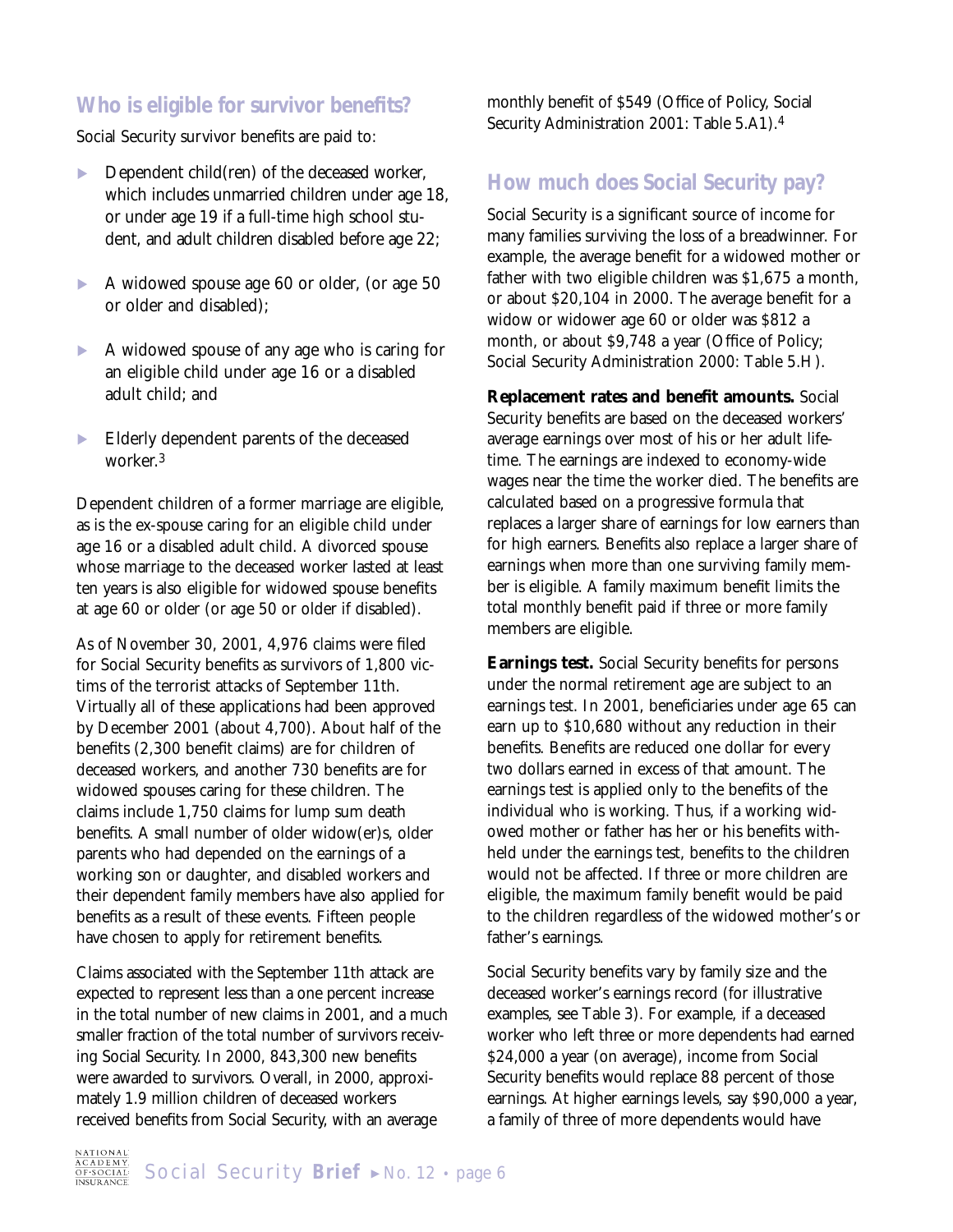benefits that replace 44 percent of the deceased worker's earnings. Benefits would be smaller if the deceased worker had only one child and his/her spouse had earnings above the earnings test. With only one eligible child, benefits would replace 36 percent of earnings of a deceased worker who had earned \$24,000 a year. If the worker had earned \$90,000, benefits for one child would replace 19 percent of those earnings.

**Annual adjustments.** Social Security benefits maintain their purchasing power over time. They are increased each year to keep pace with the cost of living, as measured by the consumer price index.

**Duration of Social Security survivor benefits.** Social Security benefits for children continue until they reach age 18, or 19 if they are still in high school, (or until they marry, if sooner). Benefits for a widowed mother or father caring for children end when the youngest child turns 16 or when the widowed mother or father remarries, if sooner. Benefits for a disabled adult child continue for life or until he or she marries (unless the marriage is to another Social Security beneficiary). Benefits for a widowed spouse age 60 or older (or age 50 or older and disabled) continue for life.

## **Joint Receipt of Workers' Compensation and Social Security Survivor Benefits**

Families of workers killed on the job can receive benefits from Social Security and workers' compensation at the same time. Workers' compensation is paid to survivors of workers killed on the job, while Social Security survivor benefits are paid to families of insured workers who die of any cause. Social Security survivor benefits are not reduced because the family receives workers' compensation. Likewise, most states do not reduce workers' compensation benefits because the family receives Social Security. New York is one of the few states that do reduce workers' compensation payments of widowed spouses who receive Social Security.<sup>5</sup> If a deceased worker in New York had earned more than \$200 a week, (\$10,400 a year), the widowed spouse's benefit would be reduced by 50 percent of the amount she or he received from Social Security.6 The reduction does not apply to children's benefits.

| Table 3. Illustrative Social Security Survivor Benefits for Families with Children<br><b>Annual Benefits, 2001</b> |                                          |                         |                        |  |  |  |
|--------------------------------------------------------------------------------------------------------------------|------------------------------------------|-------------------------|------------------------|--|--|--|
| Deceased Worker's<br>Annual Earnings (a)                                                                           | Three or More<br>Eligible Dependents     | Two Eligible Dependents | One Eligible Dependent |  |  |  |
|                                                                                                                    | Annual Family Benefit (replacement rate) |                         |                        |  |  |  |
| \$24,000                                                                                                           | \$21,000 (88%)                           | \$17,352(72%)           | \$8,676 (36%)          |  |  |  |
| \$36,000                                                                                                           | 27,288 (76%)                             | 23,112 (64%)            | \$11,556(32%)          |  |  |  |
| \$48,000                                                                                                           | 31,488 (66%)                             | 27,000 (56%)            | \$13,500 (28%)         |  |  |  |
| \$60,000                                                                                                           | 34,632 (58%)                             | 29,688 (49%)            | \$14,844(25%)          |  |  |  |
| \$90,000(b)                                                                                                        | 39,444 (44%)                             | 33,820 (38%)            | \$16,910 (19%)         |  |  |  |

a. For illustrative purposes, Social Security benefit calculations assume that the workers' annual earnings are the same as 12 times his or her average indexed monthly earnings.

b. Part of the past earnings of a worker earning \$90,000 a year would not have been subject to Social Security taxes because earnings over a specified cap (\$80,400 in 2001) are not covered by Social Security. The benefit for a worker who had always earned the maximum amount covered by Social Security is somewhat higher for young workers than for older workers. The family benefits shown here are for a worker age 29 in 2001. If the worker was age 62 in 2001, the benefit for three survivors would be \$35,049, for two survivors it would be \$30,042, and for one eligible child it would be \$15, 021.

Source: Authors' calculations based on Treanor, Myers, and Detlefs, 2000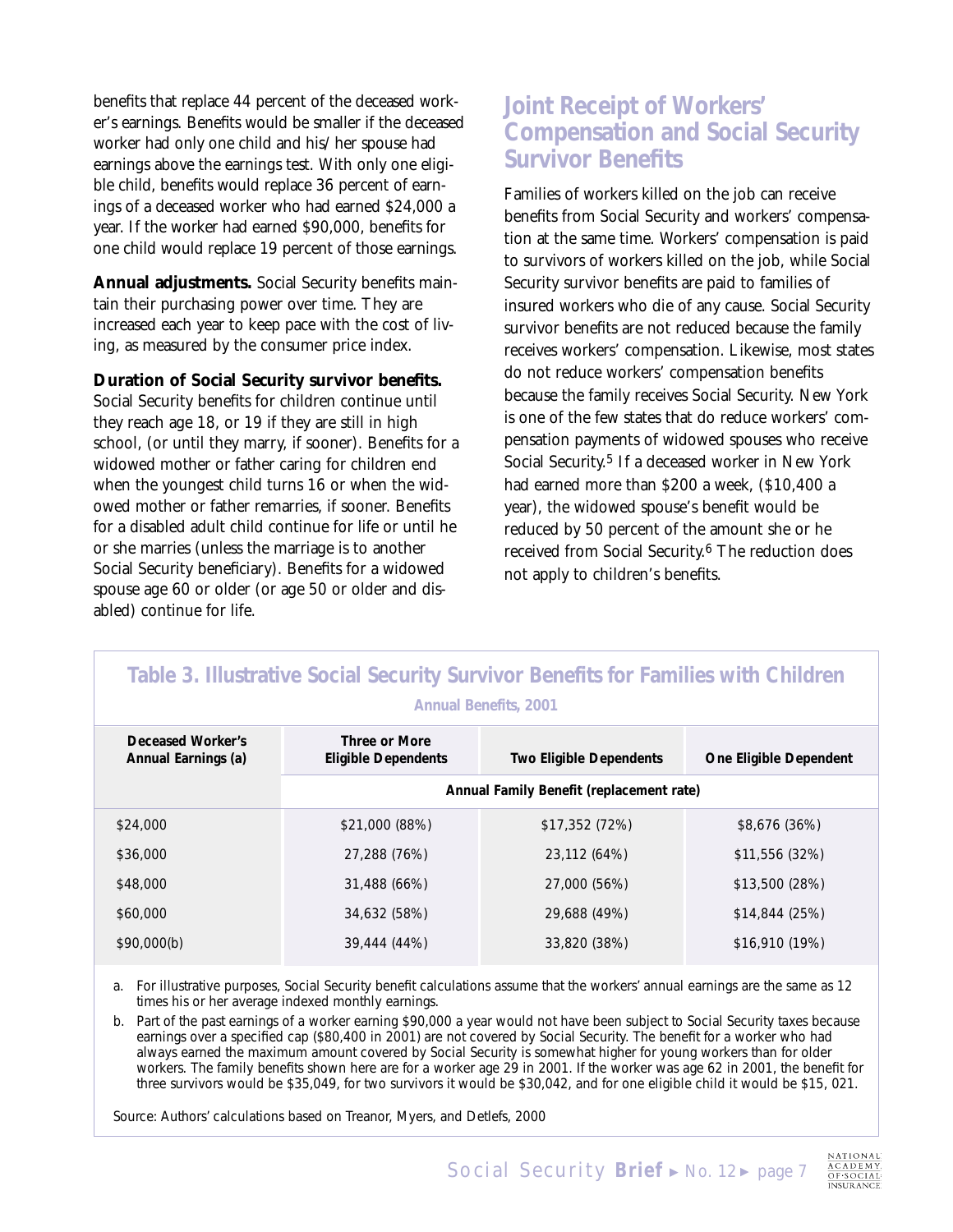Table 4 illustrates how benefits from Social Security and workers' compensation could be combined in New York and Virginia. The replacement rates for surviving families vary considerably by earnings, family structure and location. For example, for a widowed mother (or father) with one child in New York, the combined total replacement rate ranges from 121 percent if the earner made \$24,000 to 51 percent if the earner made \$90,000 annually. In Virginia, this same widowed mother (or father) would received a substantially higher income, for a total replacement rate ranging from 139 percent to 73 percent depending on the deceased worker's earnings. The relatively low cap on weekly benefits in New York, together with the New York provision for reducing workers' compensation benefits when widowed spouses also receive Social Security, causes workers' compensation replacement rates there to be considerably lower for families of higher earning workers.

Replacement rates for surviving families increase with family size. For example, in New York, a widowed mother or father whose spouse had earned \$48,000 annually and who has three dependent children would receive 109 percent of the deceased worker's income, while a widowed parent with one child would receive 86 percent of the deceased worker's income in combined benefits. A widowed spouse under age 50 with no dependents would not be eligible for Social Security; in New York, his or her benefits from workers' compensation would replace 43 percent of the income of the deceased worker.

Social Security generally does not pay immediate benefits to working-aged widowed spouses without children (unless the widow(er) is age 60 or older or disabled). Consequently, some widowed spouses receive only workers' compensation. For widowed spouse under age 50 who do not have dependent children, the benefits in Virginia are about 50 percent higher than in New York, \$31,512 compared with \$20,800 if the worker had earned \$60,000 or more annually. A widow(er) who does not receive immediate Social Security benefits may later receive Social Security survivor benefits based on the deceased worker's work record when she or he becomes disabled, reaches age 60, or retires.

#### **Who bears the risk?**

Social Security and workers' compensation differ in the allocation of risk. Social Security benefits are

financed by tax contributions paid by workers and employers (the FICA tax authorized under the Federal Insurance Contribution Act). The risk of unexpected costs is pooled broadly throughout the country. Almost all employment in the United States is covered by Social Security and subject to the FICA tax.

Workers' compensation is financed by employers. State laws require employers to obtain insurance or prove they have the financial ability to carry their own risk by self-insuring. (Only Texas does not mandate workers' compensation coverage.) Insurance can be purchased from commercial insurance companies in all but the five states that have exclusive state funds. Insurance can also be purchased from publicly operated state funds in 27 states. Self-insurance is used by some larger employers. Many states also permit groups of employers in the same industry to insure through what is called group self-insurance. Two states do not permit employers to self-insure.

In New York, nearly half of total workers' compensation benefits paid in 1999 (47 percent) were through commercial insurance companies, while about 30 percent came from the New York state fund, and the remaining 23 percent were paid by employers who self insure.

In a localized catastrophe, such as at the attack on the World Trade Center, individual employers (and their insurers) would suffer large financial losses for workers' compensation benefits to workers killed or disabled in the attack. The catastrophe highlights an important difference between the Social Security program — where risks are shared broadly by almost all American workers and employers — and the workers' compensation program, where individual employers and their insurers bear the risk. Private insurers' ability to reinsure eases the financial impact, but it can be substantial nonetheless.

## **Health Care Coverage for Families of Deceased Workers**

Most American families receive health insurance coverage through a family member's employer-sponsored plan. When a worker dies, the family is at risk of losing health care coverage. Some widowed spouses and children may have coverage through the widowed spouse's or another family member's job. Others, who have low incomes, may get Medicaid coverage or insurance through the State Children's Health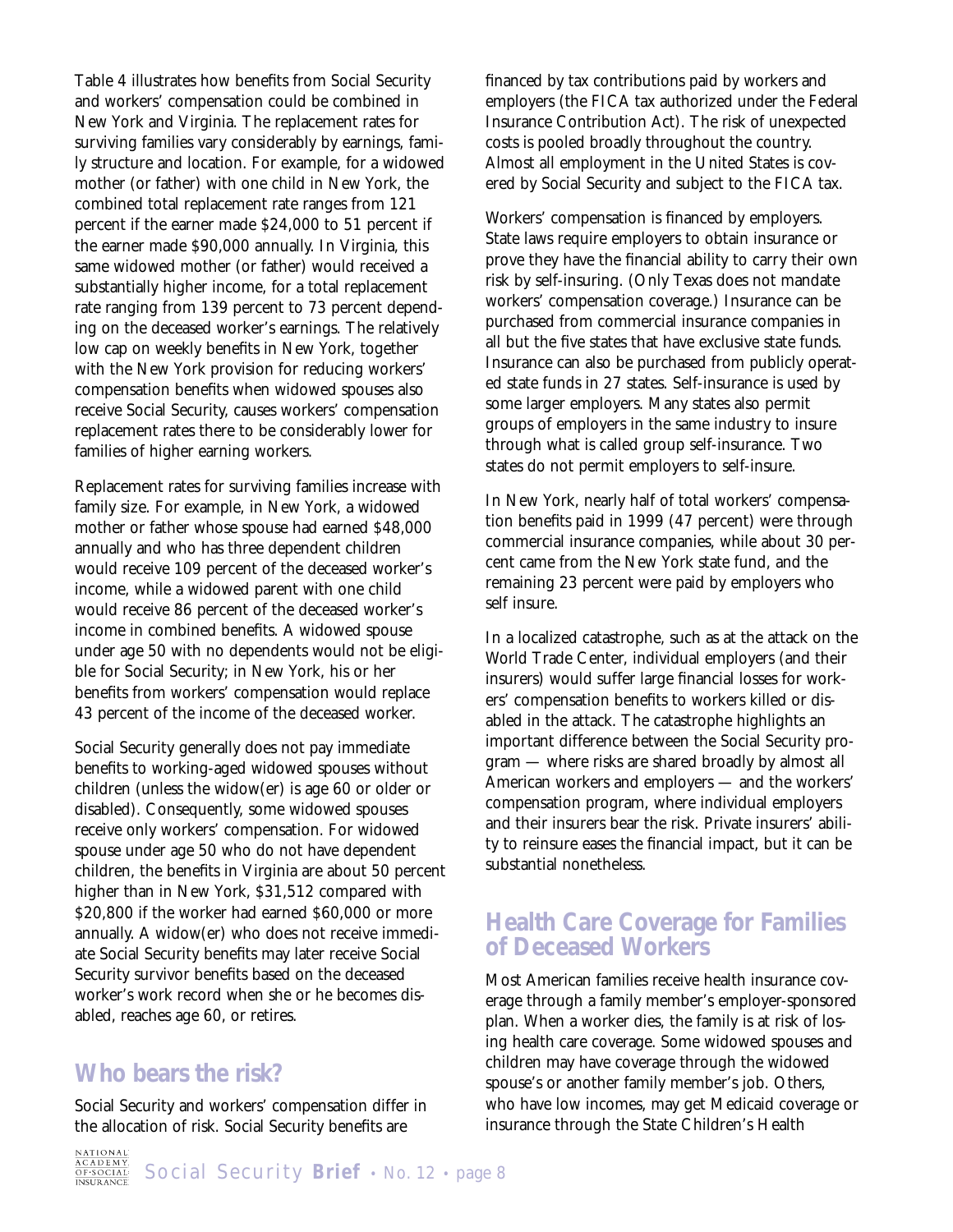| Table 4. Illustrative Social Security and Workers' Compensation Survivor Benefits, |                                    |                                   |                                            |                                   |                                            |  |  |
|------------------------------------------------------------------------------------|------------------------------------|-----------------------------------|--------------------------------------------|-----------------------------------|--------------------------------------------|--|--|
| 2001 New York and Virginia Annual benefits                                         |                                    |                                   |                                            |                                   |                                            |  |  |
|                                                                                    |                                    | New York                          |                                            | Virginia                          |                                            |  |  |
| Deceased Worker's<br>Annual Earnings (a)                                           | Social Security<br><b>Benefits</b> | Workers' Comp.<br><b>Benefits</b> | <b>Total Benefit</b><br>(Replacement Rate) | Workers' Comp.<br><b>Benefits</b> | <b>Total Benefit</b><br>(Replacement Rate) |  |  |
| Three Dependent Children                                                           |                                    |                                   |                                            |                                   |                                            |  |  |
| \$24,000                                                                           | \$21,000                           | \$16,000                          | \$37,000 (154%)                            | \$16,000                          | \$37,000 (154%)                            |  |  |
| \$36,000                                                                           | 27,288                             | 20,800                            | 48,088 (134%)                              | 24,000                            | 51,288 (142%)                              |  |  |
| \$48,000                                                                           | 31,488                             | 20,800                            | 52,288 (109%)                              | 31,512                            | 63,000 (131%)                              |  |  |
| \$60,000                                                                           | 34,632                             | 20,800                            | 55,432 (92%)                               | 31,512                            | 66,144 (110%)                              |  |  |
| \$90,000 (b)                                                                       | 39,444                             | 20,800                            | 60,244 (67%)                               | 31,512                            | 70,956 (79%)                               |  |  |
| Widowed Spouse and One Dependent Child (c)                                         |                                    |                                   |                                            |                                   |                                            |  |  |
| \$24,000                                                                           | \$17,352                           | \$11,662                          | \$29,014 (121%)                            | \$16,000                          | \$33,352 (139%)                            |  |  |
| \$36,000                                                                           | 23,112                             | 15,022                            | 38,134 (106%)                              | 24,000                            | 47,112 (131%)                              |  |  |
| \$48,000                                                                           | 27,000                             | 14,050                            | 41,050 (86%)                               | 31,512                            | 58,512 (122%)                              |  |  |
| \$60,000                                                                           | 29,688                             | 13,378                            | 43,066 (72%)                               | 31,512                            | 61,200 (102%)                              |  |  |
| \$90,000 (b)                                                                       | 33,820                             | 12,304                            | 46,124 (51%)                               | 31,512                            | 65,332 (73%)                               |  |  |
| Widowed spouse under age 50, no dependent children                                 |                                    |                                   |                                            |                                   |                                            |  |  |
| \$24,000                                                                           | $\mathbf 0$                        | 16,000                            | \$16,000 (67%)                             | \$16,000                          | \$16,000 (67%)                             |  |  |
| \$36,000                                                                           | $\overline{0}$                     | 20,800                            | 20,800 (58%)                               | 24,000                            | 24,000 (67%)                               |  |  |
| \$48,000                                                                           | $\boldsymbol{0}$                   | 20,800                            | 20,800 (43%)                               | 31,512                            | 31,512 (66%)                               |  |  |
| \$60,000                                                                           | $\boldsymbol{0}$                   | 20,800                            | 20,800 (35%)                               | 31,512                            | 31,512 (53%)                               |  |  |
| \$90,000                                                                           | $\mathbf 0$                        | 20,800                            | 20,800 (23%)                               | 31,512                            | 31,512 (35%)                               |  |  |

a. For illustrative purposes, Social Security benefit calculations assume that the workers' annual earnings are the same as 12 times his average indexed monthly earnings. For workers' compensation benefits, annual earnings are assumed to be 52 times the workers recent weekly earnings.

b. See note (b) on Table 3.

Source: Authors' calculations based on Tables 1 and 3.

Insurance Program (CHIP) of 1997 (P.L. 105-33). In other cases, surviving families may get a temporary extension of health coverage through the deceased worker's employer plan. The federal Consolidated Omnibus Budget Reconciliation Act (COBRA) of 1985 (P.L. 99-272) requires employers with 20 or

more employees who offer health insurance to allow dependents of deceased workers to purchase continued health coverage for up to 36 months. New York has extended COBRA requirements to employers with 2-19 employees (Pollitz, Lewis, Imes and Bangit 2000). New York also offers a Child Health Plus pro-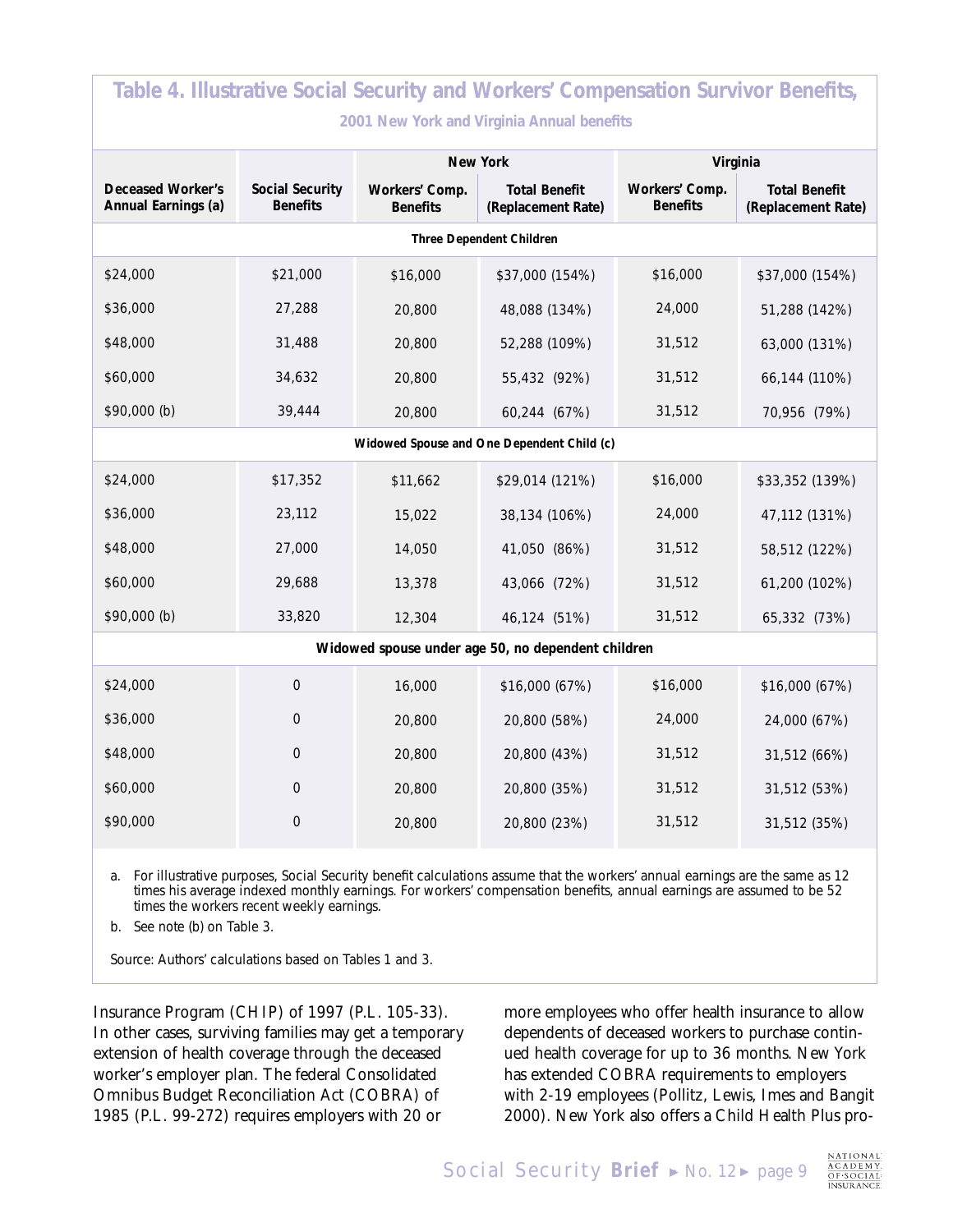gram for children under the age of 19 who are not eligible for Medicaid and who have limited or no health insurance. If the surviving family members are age 65 or older, or if they have been on the Social Security disability benefit rolls for at least two year, they qualify for health coverage under Medicare. Medicare does not provide coverage to non-disabled persons under age 65.

Employers are not required to subsidize COBRA coverage in the same way they do for active employees. Under COBRA, the employer can require the beneficiary to pay the full premium, plus an additional two percent administrative fee. This can be costly. A recent survey found that the average annual premiums for employment-based health coverage for active workers were about \$6,300 for family coverage and \$2,400 for individual coverage (Gabel et. al., 2000). Thus, access to health care coverage may be problematic for survivors even if they qualify for COBRA.

#### **The September 11th Victim Compensation Fund**

On September 22, 2001, Congress enacted legislation to assist the airline industry. That law also created a special compensation fund, which could pay the families of people killed in the terrorist attacks in excess of \$1 million each. People who apply for payments from this fund waive their right to sue the airlines or any other entity for damages sustained in the attacks. The fund is administered through the Justice Department by a "special master" appointed by the Attorney General. The special master's decisions on compensation will be final. The amount individuals and families are awarded will be reduced by the amount of any "life insurance, pensions funds, death benefit programs, and payments by Federal, State, or local governments related to the terrorist-related aircraft crashes of September 11th, 2001" (P.L. 107-42, Title IV– Victim Compensation).

# **Conclusions**

The terrorist attack of September 11th, 2001 directs attention to two long-standing social insurance programs that provide regular cash benefits to replace part of the income families lose when a breadwinner dies. Workers' compensation pays benefits if the worker was killed while at work. Social Security pays widowed spouses and children whether or not the worker's death was work-related.

In normal times, life insurance protection through Social Security and workers' compensation gets little public notice because the programs have broader purposes. Workers' compensation is commonly known for the cash and medical benefits it pays to workers injured on the job. Social Security is best known as a retirement program. Both programs, however, also pool financial risks to ensure income continuity when unexpected catastrophes hit the nation and its families.

Workers' compensation payments vary substantially across states. In most jurisdictions, widowed spouses and children can receive both Social Security and workers' compensation benefits in full. New York is one of the few states that reduce a widowed spouse's benefit if she or he also receives Social Security. Compared with other states, New York also has a relatively low cap on the weekly compensation it pays.

Neither program addresses the problem of continued access to health insurance for families. State workers' compensation programs began early in the  $20<sup>th</sup>$  century, and Social Security originated in the 1930s. In the decades since then, health insurance coverage has become increasingly important for financial security. For working families, health insurance remains largely a work-based benefit that is voluntarily offered by employers. Maintaining a connection to group health insurance can be problematic when a family breadwinner dies. While COBRA, Medicaid, and child health insurance programs offer some important assistance, more attention needs to be paid to continuity in health insurance for families when unexpected catastrophes hit. ■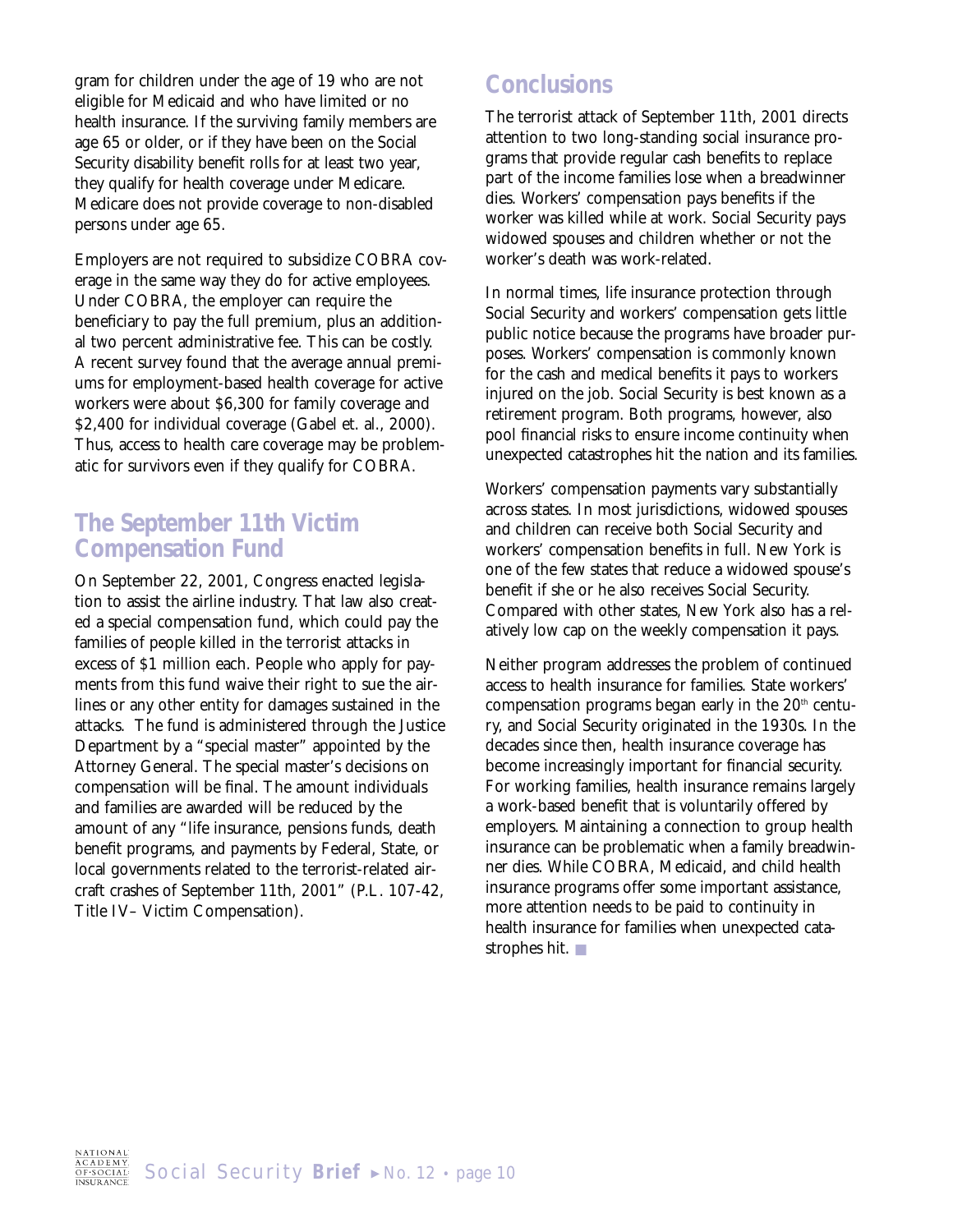#### **References**

Associated Press. December 27, 2001, "Official Count of September 11 Victims." List is based on information collected from the Defense Department, medical examiners, the courts, AP foreign bureaus, companies, families, member newspapers, funeral homes and places of worship.

Congressional Budget Office, 2001. "Appendix K: Estimates of Total Effective Tax Rates Using Alternative Measures of Income," in *Effective Tax Rates*, *1979-1997,* October.

Gabel, J., L. Levitt, J. Pickreign, H. Whitmore, E. Holve, S. Hawkins, and N. Miller. 2000. "Job-Based Health Insurance in 2000: Premiums Rise Sharply While Coverage Grows." *Health Affairs,* Vol. 19, No. 5 (September/October), pp. 144-151.

National Council of Compensation Insurance. 2000. *Annual Statistical Bulletin for 1999.*

Office of the Actuary, Social Security Administration. 2001. Personal Communication on December 6, 2001 with Orlo R. Nichols.

Office of Policy, Social Security Administration. 2001. *Annual Statistical Supplement to the Social Security Bulletin*

Patton, Linda. 2001. Personal communication on December 3, 2001, New York State Workers' Compensation Board.

Pollitz, Karen, Stephanie Lewis, Robert Imes and Eliza Bangit. 2000. *A Consumer's Guide to Getting and Keeping Health Insurance in New York.* Washington, DC: Georgetown University Institute for Health Care Research and Policy. Available at www.Healthinsuranceinfo.net.

Treanor, J. Robert, Robert Myers, Dale Detlefs. 2001. *Guide to Social Security and Medicare.* Louisville, Kentucky: William N. Mercer.

U.S. Chamber of Commerce. 2000. "2000 Analysis of Workers' Compensation Laws."

U.S. Department of Justice. 2001. "Victims Compensation Fund Frequently Asked Questions," Volume 1 (Updated December 21, 2001). Available at http:/www/usdoj.gov/ victimscompensation/adv\_bene\_faq.pdf.

U.S. Department of Labor, 2000. "Census of Fatal Occupational Injuries, 1999," *News,* Bureau of Labor Statistics, USDL 00-115, Washington, DC, April 22.

U.S. Department of Labor, 2001(a). "Employer Costs for Employee Compensation Summary," *News,* Bureau of Labor Statistics, USDL 01-194, Washington, DC, June 29.

U.S. Department of Labor, 2001(b). "State Workers' Compensation Laws," January.

#### **Endnotes**

- 1. In New Jersey, the payment is 100 times the amount of weekly compensation, but this amount is capped so that the total benefits a spouse receives if he or she remarries does not exceed 450 weeks of benefits.
- 2. Covered employment includes all jobs in which workers and their employers are required to pay Social Security contributions (also known as FICA taxes, authorized under the Federal Insurance Contribution Act). Jobs not covered include state and local government employees in jurisdictions that have chosen not to coordinate their pension plans with Social Security, and federal employees hired before 1984 who chose to remain in the federal pension system that is not coordinated with Social Security.
- 3. Parents of a deceased worker are eligible if they are age 62 or older and had been receiving at least one-half of their support from the deceased worker. Parents' benefits are offset by any Social Security benefit they otherwise receive. Because most elderly Americans receive Social Security as retired workers – or as spouses or widow(er)s of workers – very few receive benefits as dependents of a deceased son or daughter.
- 4. Children can also receive Social Security benefits when a parent retires or becomes disabled. Overall, in 2000, 3.8 million children received Social Security.
- 5. Alaska, Colorado and Minnesota also reduce workers' compensation benefits for surviving dependents if they receive Social Security.
- 6. New York law states that widowed spouses' benefits are reduced "by five percent of the spouse's share of the survivors insurance benefits under the Social Security Act for each ten dollars of the deceased's average weekly wage in excess of one hundred dollars" up to a maximum of 50 percent. (New York Workers' compensation Law, N.S. Stat. Chap 67, Article 2.16.2-a).

# **Looking for more information?**

Check out the website for the National Academy of Social Insurance at:

# *www.nasi.org*